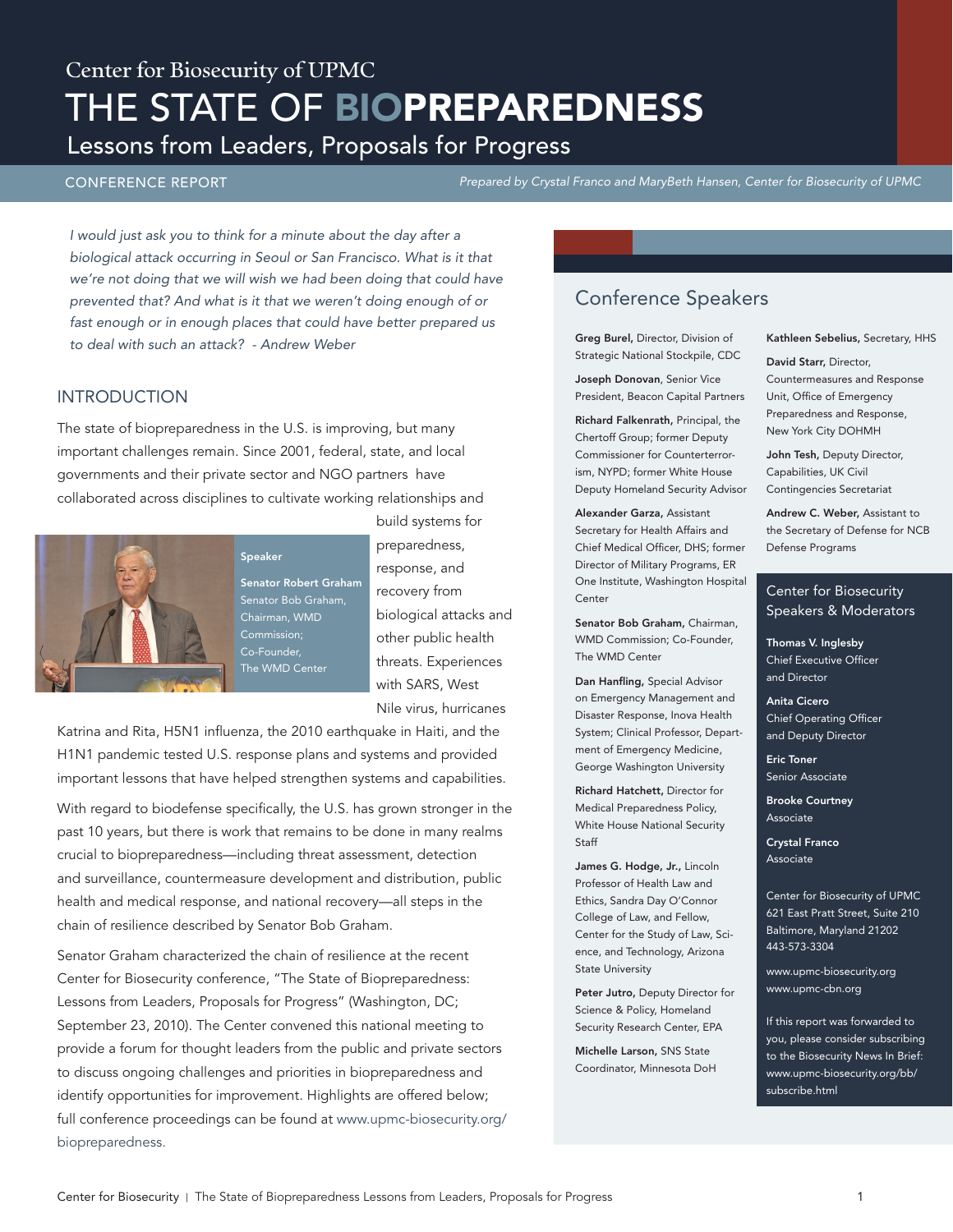# TAKING STOCK

### Progress and Challenges

Center for Biosecurity Director, Thomas Inglesby, opened the conference by citing a number of gains in biopreparedness made since the 2001 anthrax attacks. Several examples are provided in the table below.

| Examples of Biopreparedness Gains Since 2001                                                   |                                                                                                                                                |
|------------------------------------------------------------------------------------------------|------------------------------------------------------------------------------------------------------------------------------------------------|
| Surveillance                                                                                   |                                                                                                                                                |
| 2001                                                                                           | 2010                                                                                                                                           |
| Very little effort to develop<br>early detection, surveillance, or<br>attribution capabilities | BioWatch Generation 3 (in de-<br>velopment); BioSense and other<br>biosurveillance systems at state and<br>federal levels                      |
| Threat assessment and strategic plans                                                          |                                                                                                                                                |
| 2001                                                                                           | 2010                                                                                                                                           |
| No biological threat assess-<br>ment processes in place; no<br>strategic planning              | DHS material threat assessments:<br>National Planning Scenarios; HHS<br>playbooks for bio threats; National<br><b>Health Security Strategy</b> |
| Preparedness                                                                                   |                                                                                                                                                |
| 2001                                                                                           | 2010                                                                                                                                           |
| Limited state or local programs<br>for public health or hospital<br>preparedness               | CDC Public Health Emergency Pre-<br>paredness Cooperative Agreement<br>Program; HHS National Healthcare<br>Preparedness Grant Program          |
| Countermeasure development                                                                     |                                                                                                                                                |
| 2001                                                                                           | 2010                                                                                                                                           |
| No wide-scale systematic ef-<br>forts to develop or distribute<br>medical countermeasures      | BARDA and BioShield; Cities Readi-<br>ness Initiative (CRI)                                                                                    |
| Volunteer response                                                                             |                                                                                                                                                |
| 2001                                                                                           | 2010                                                                                                                                           |
| Limited coordination and effec-<br>tive engagement of volunteers<br>for emergency response     | Medical Reserve Corps; Emergency<br>System for Advance Registration of<br><b>Volunteer Health Professionals</b>                                |

Dr. Inglesby also described a number of priorities and challenges for the future. For instance, there is a new HHS Medical Countermeasure strategy, but to be successful, it will need skilled execution and commensurate resources. New approaches to domestic and international disease surveillance and detection are being considered that will have to be tested and put into practice. Coordination and interactions between federal and local partners on preparedness programs must continue to be strengthened. And the U.S. should place a priority on working with and learning from our international partners to improve prevention and response efforts.



Speaker Thomas V. Inglesby Opening Remarks

# RECENT GAINS

### Better Understanding of Threat and Response

Most speakers agreed that the risk of bioterrorism has increased and continues to grow as rapid advances in the biological sciences provide greater access to knowledge, technologies, and pathogens. Senator Bob Graham asserted as well that terrorists will continue to look for ways to inflict the greatest amount of harm:

*The [intelligence community's] consensus judgment is that if a terrorist group were to come into possession of a biological weapon, they would ask themselves the question: Where can we use this weapon to inflict the greatest degree of damage and terror?*

Fortunately, with a greater understanding of the threat posed by biological agents, leaders in the U.S. government and in the private sector are working to build national response capacity and resilience.



#### Speaker

**Secretary** Kathleen Sebelius HHS Perspectives

### Focus on Improving the Systems of Response

The U.S. approach to countering biological threats has evolved along with the understanding of the threat. Secretary Kathleen Sebelius described the U.S. government response to the H1N1 pandemic:

*The H1N1 flu tested our entire public health system. How well we were able to respond depended on the strength and numbers of our healthcare workforce. It*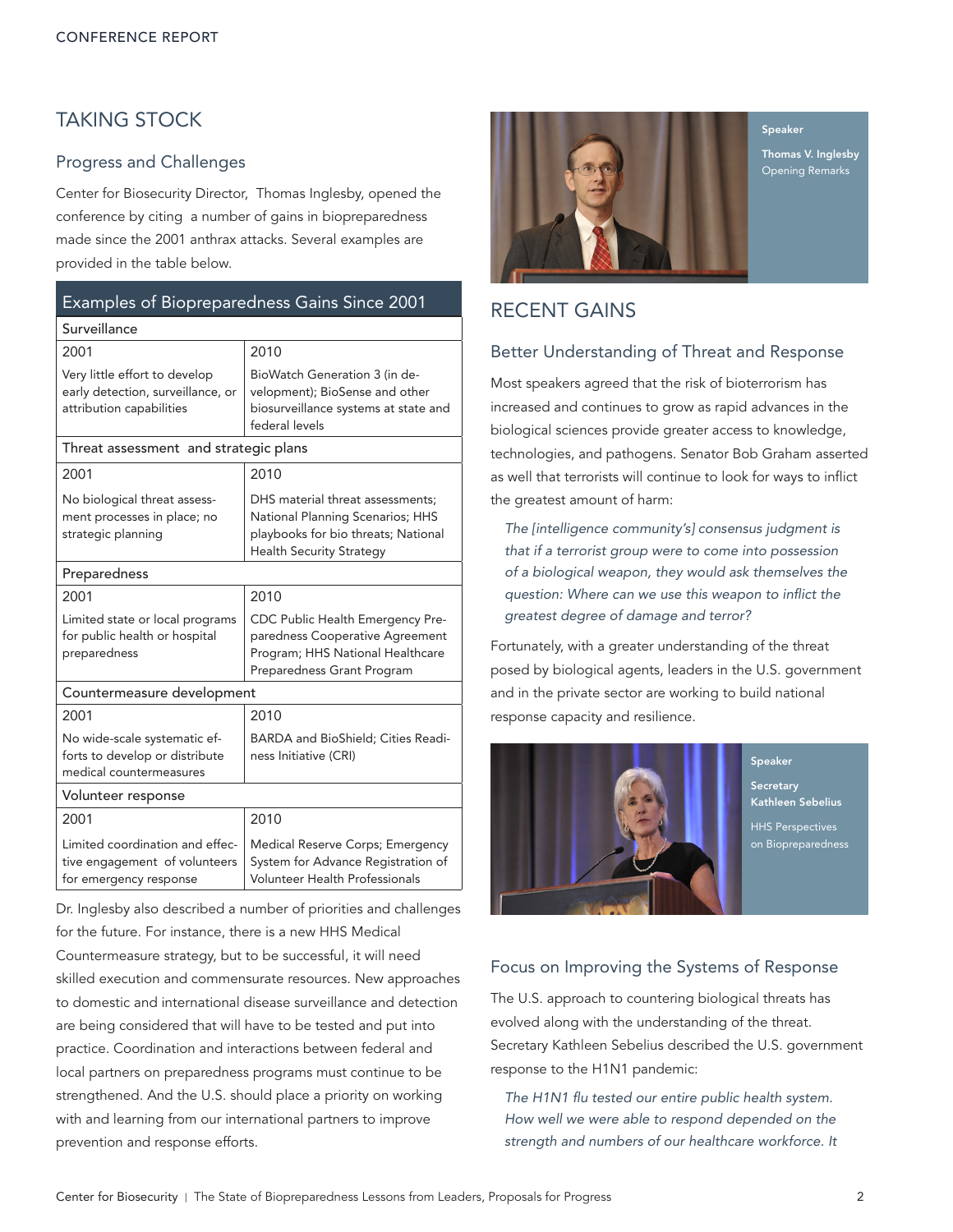*depended on whether we had enough hospital beds and working emergency rooms. It depended on our ability to coordinate across government agencies and how well we could execute a national response strategy on the local level. It depended on how well informed and engaged the public was. It even depended on the international community's response. With so many factors in play at once, coordination was key. . . . [T]o be ready for the next public health crisis, we need to focus on our entire end-toend response.*

Plans and systems for rapid dispensing of medical countermeasures have continued to evolve. The Cities Readiness Initiative (CRI) has been effective in building capacity for rapid mass dispensing of countermeasures. This CDC program focuses on facilitating and strengthening health departments' abilities to dispense antibiotics to 100% of an affected population within 48 hours of the decision to do so following an anthrax attack. Other mass dispensing efforts utilizing the private sector and other elements of the public sector have also been established.

### New Technologies and Platforms

Secretary Sebelius outlined a number of initiatives undertaken by HHS, including new and innovative approaches to development and production of medical countermeasures. She noted that HHS recently released a full review of the Public Health Emergency Medical Countermeasure Enterprise (PHEMCE), which, if implemented, would make the U.S. "better able to produce medical countermeasures quickly in the face of an attack or threat." The Secretary said this is especially important given the limitations of, for instance, current vaccine production technologies:

*As quickly as we acted on H1N1, there was one fundamental problem we couldn't overcome: we were fighting the 2009 H1N1 flu with vaccine technology from the 1950s. We could race to begin vaccine production, but there was nothing we could do if the virus grew slowly in eggs. We could make deals with foreign vaccine producers ahead of time, but we still wouldn't have as much control over the vaccine as we have with companies based in the U.S. . . .We were working to squeeze every last bit of efficiency out of a safe, but outdated technology.*

#### Surveillance

Dr. Alexander Garza discussed plans to improve biological detection and surveillance, including efforts to integrate multiple federal, state, and local surveillance systems through the National Biosurveillance Integration Center (NBIC). He also described new BioWatch detection technologies and protocols aimed at detecting pathogens more quickly, as well as the need for networking and coordination:



Speaker

Alexander Garza DHS Biodefense Programs and Priorities: Now and in the Years Ahead

*Our nation has extensive biosurveillance capabilities. Unfortunately, they're not networked. What we really have now is a system of systems in biosurveillance. And so it's one of my priorities to continue to work with our partners to build a very truly robust biosurveillance capability for the nation*

Senator Graham indicated that he is encouraged by BioWatch Generation 3: ". . . if this functions as it is presented, it will provide an automated real-time detection of more pathogens and also provide the opportunity for this detection to work in an indoor setting."

The Department of Defense has also made a new commitment to improving international disease surveillance and collaboration, as was made clear by Andrew Weber:

*. . . imagine how much better equipped we would be to prevent epidemics if we had a system of real-time valid data . . . a global laboratory response network that used the same protocols, the same reagents, and the same reporting formats , and then we shared that data like we share weather data. . . . [We could get] away from this archaic notion that infectious disease information is part of national sovereignty, because countries have a right to know what's going on on the border, what's coming their way, just like they do with hurricanes and other weather events.*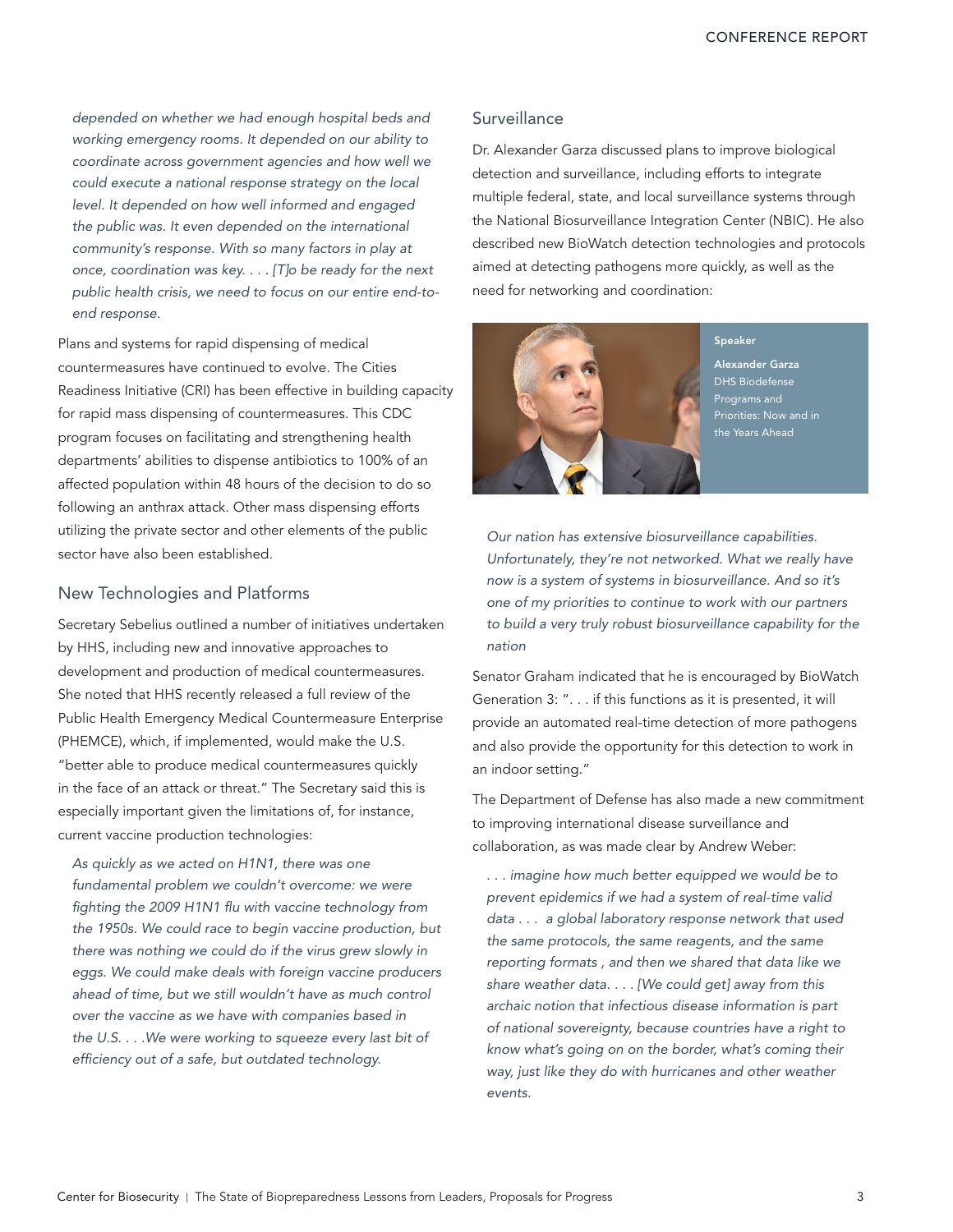### MAJOR CHALLENGES

#### Understanding Has Improved, But Not Enough.

Although significant progress has been made since 2001, meeting participants agreed that more work is needed. Senator Graham argued that major disasters, including the recent financial crisis and the oil spill in the Gulf of Mexico, share significant similarities:

- 1. Defense was outpaced by the force causing the disaster.
- 2. Threat severity was downplayed by leaders inside and outside of government.
- 3. Warning signals were systematically dismissed.

He emphasized that, while we have already experienced a calamitous financial crisis and an oil spill that caused enormous environmental damage, we have not yet experienced an attack with a weapon of mass destruction. Thus, the nation still has the opportunity to avoid the mistakes noted above. "The good news is that . . . we still have a chance to avoid what I think would be the ultimate catastrophe . . . a weapon of mass destruction."



Dr. Richard Falkenrath asserted that the biological weapons threat and the need to enhance biopreparedness are still not receiving appropriate attention in the national security community:

*But the truth is, biodefense . . . is not a tier 1 issue in U.S. national security policy. I tell you this as someone who has dealt with truly tier 1 issues, matters of going to war and major arms control negotiations. . . . It is unfortunate that, even after the events of October 2001 and all the long-term threat assessments and risk assessments and stud [ies] of what's happening in the world of biology, that biodefense remains, I would say, a third-tier issue in U.S. national security strategy. I am worried because if the 20th century [was] the era of the nuclear threat, this is the era, I think, of the biology threat.*

Secretary Sebelius underscored the need to strengthen the nation's public health infrastructure, which undergirds U.S. response to disasters. She made reference to a recent [CDC](http://emergency.cdc.gov/publications/2010phprep/)  [report](http://emergency.cdc.gov/publications/2010phprep/) on performance of the Public Health Emergency Preparedness cooperative agreement program, which demonstrated that the economic downturn and reductions in preparedness funding may be hindering gains in preparedness at the state and local levels.



Panel Discussion 1

How Prepared Is the Nation to Dispense Medical Countermeasures Rapidly to Large Populations?\*

## Better Plans for Dispensing Medical Countermeasures Are Needed

In a catastrophic health emergency, such as a large-scale bioterrorism attack or a severe pandemic, it is necessary, but not sufficient, to have stockpiles of medicines and vaccines. We must also have the ability to dispense those countermeasures to the public in time to be effective. Federal, state, and local public health officials have been working to plan for a mass dispensing scenario , but it remains a difficult challenge, and there are policy, legal, and logistical issues that must be resolved. CDC and state health departments play a key role in distributing countermeasures, but local health departments are responsible for actually dispensing them, or getting them directly to the population.

The Center's Brooke Courtney led a panel discussion of approaches to countermeasure dispensing that have been taken around the country. David Starr explained that the New York City DOHMH plans to open nonmedical points of dispensing (PODs) in predetermined, convenient locations from which members of an affected population can pick up emergency medications. Michelle Larson described the Minnesota Department of Health's model, which entails having USPS mail carriers deliver an initial course of antibiotics to affected households in select zip codes. Greg Burel of CDC outlined other approaches, including private sector and drive-through PODs and preplacement of countermeasures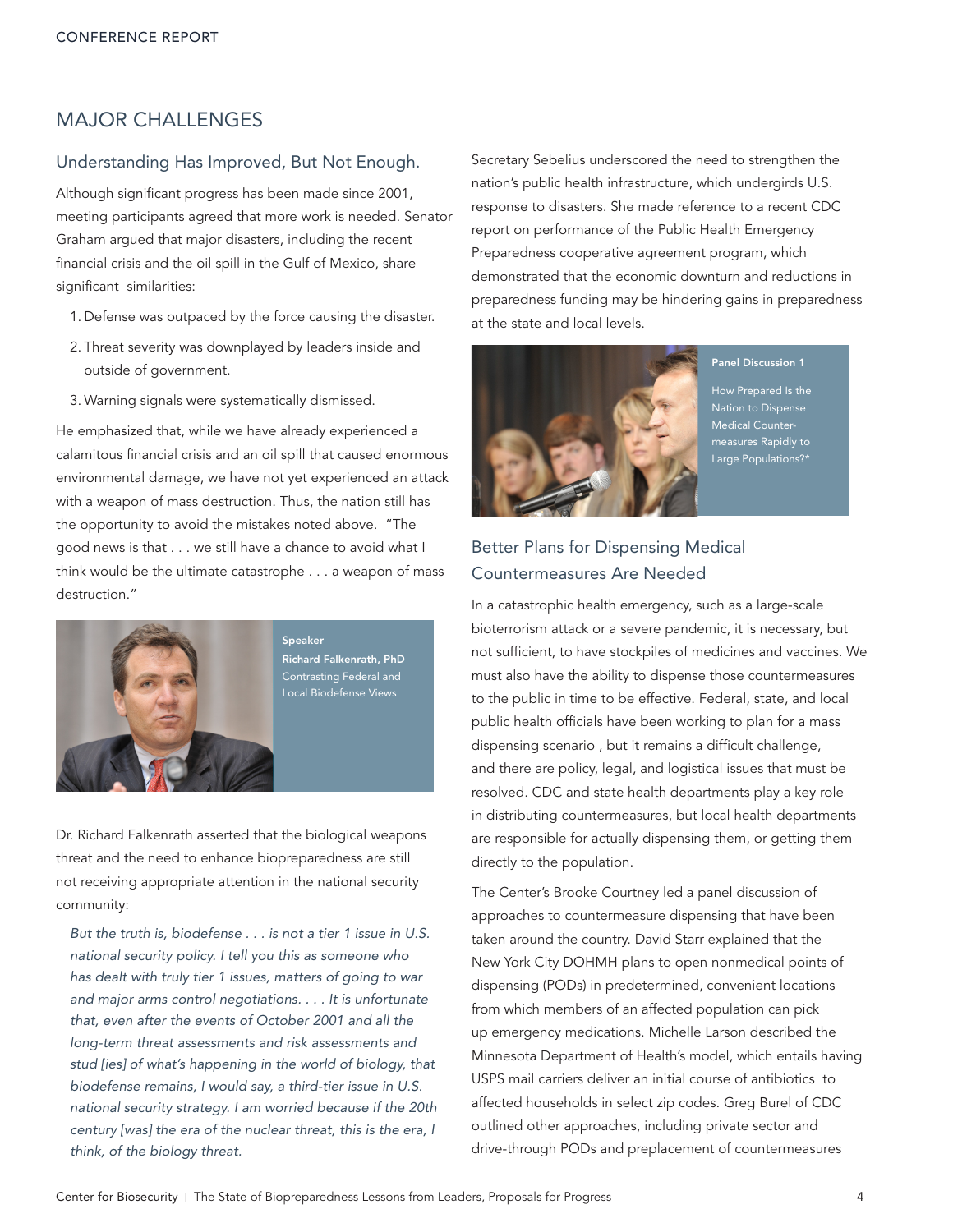in the homes of first responders through MedKits. Clearly, the variety of approaches represents efforts to meet local needs, realities, and capacities; however, the wide range in plans also contributes to challenges in coordinating responses across and within states.

### Crisis Standards of Care Are Needed

Most medical providers recognize an ethical duty to provide care in an emergency. In daily practice, clinicians are expected to do what is in the best interest of their patients, and failure to do so may result in allegations of malpractice. But there are no clear guidelines for determining what constitutes the best interest of a patient. Instead, decisions are based on an overarching medical and legal concept of a "standard of care," and a clinician is expected to do what other reasonable and similarly trained clinicians would do in a similar situation.

The need for a different concept of care for disasters, now referred to as "crisis standards of care," has become apparent. [The Agency for Healthcare Research and Quality \(AHRQ\)](http://www.ahrq.gov/research/altstand/) and, more recently, a work group convened by the [Institute of](http://www.iom.edu/Reports/2009/DisasterCareStandards.aspx)  [Medicine \(IOM\)](http://www.iom.edu/Reports/2009/DisasterCareStandards.aspx) have been working to establish a framework for crisis standards of care. However, challenges remain; among them are those discussed by panelists Eric Toner, Dan Hanfling, and James Hodge.



Crisis Standards of Care: How Can We Save the Most Lives and Limit Suffering in a Catastrophic Disaster?\*

Dr. Eric Toner emphasized the need to develop protocols and standards in advance of a disaster to help assure uniformity and equity in distribution of assets and implementation of crisis standards. Dan Hanfling discussed the role of regional healthcare partners and communities in planning and decision making, explaining that, because implementation of crisis standards of care will have implications that extend well beyond individual healthcare institutions, all stakeholders should be engaged in those processes.

James Hodge stressed the necessity of legal protections for healthcare practitioners who must make difficult and timesensitive decisions during a crisis: "What you don't want is medical practitioners debating what they can do because of their fear of liability." He discussed the legal challenges that pose a significant barrier to implementation of crisis standards of care. Still to be resolved are issues related to liability protections, interstate medical licensure, legal standards of care, and temporary expansion of scopes of medical practice in an emergency.

#### Decontamination Research and Policy Are Needed

The anthrax attacks of 2001 contaminated both public and private buildings: USPS facilities, media buildings in New York City and Florida, and congressional offices in Washington, DC. Unquestionably, the 2001 attacks were a significant event for the victims, their families, and the country. However, the amount of contamination was small compared to what could be expected following a large-scale anthrax attack.

Crystal Franco, who led the panel discussion on decontamination, recently authored a [paper](http://www.upmc-biosecurity.org/website/resources/publications/2010/2010-04-07-environmental_decontamination.html) that made the case for more research to improve the nation's decontamination capacity before the next event. Although scientific and technological advancement has occurred since 2001, policy is not keeping pace—a point made vividly by Senator Graham:

*We have not made the effort to understand and prepare for environmental cleanup that's required. In fact . . . the United States Marine Corps will spend twice as much [in 2011] on its marching bands as the EPA will spend on research for cleaning up an American city after a WMD attack.*

No federal standard currently defines "how clean is safe" with regard to reoccupation of a contaminated area after a biological attack. In the past, the CDC has required decontamination of a building until zero viable spores could be found. However, this standard would likely be impossible to achieve after a large-scale attack that contaminated indoor and outdoor areas of a city.

Peter Jutro argued for more scientific research that sheds light on: (1) the movement and behavior of biological contaminants; (2) assessment of contamination; (3) effective decontamination methods for indoor versus outdoor areas and a variety of surfaces; and (4) management and disposal of waste generated by remediation. He stressed that policy to guide decontamination must be based on science.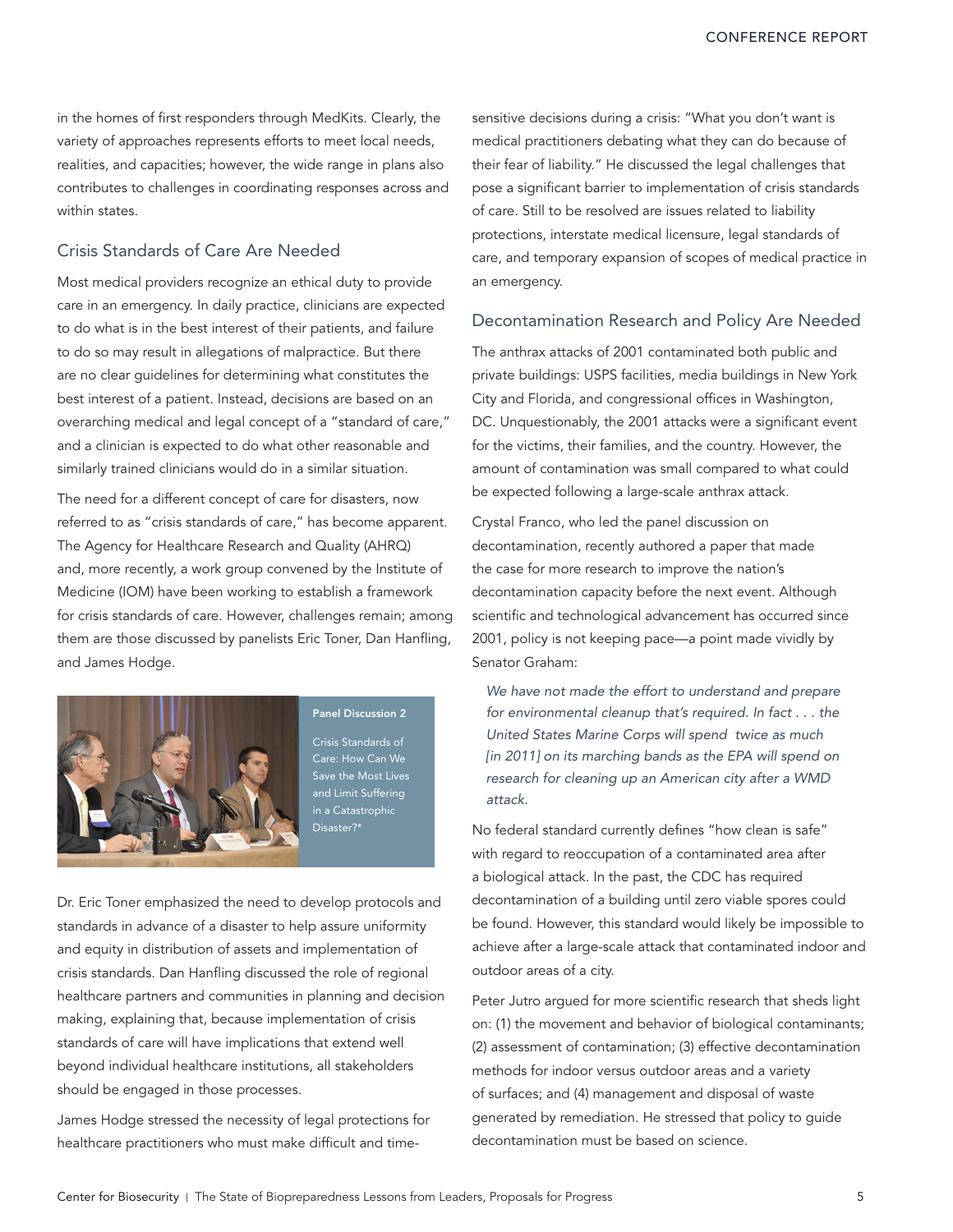

### Panel Discussion 3

Preparing to Decontaminate after an Anthrax Attack: What Are the Important Steps Ahead?\*

Because both public and private buildings may be contaminated in a large-scale attack, building owners and managers, along with government officials, will be called on to make difficult decisions regarding protection of people and property. Joe Donovan of the Business Owners and Managers Association strongly emphasized the need to involve private industry in planning for and responding to a biological event to limit economic disruption and aid in recovery; this is especially true when decontamination is required.

# NEXT STEPS TOWARD IMPROVING BIOPREPAREDNESS

### Prevention and Deterrence

Senator Graham called for hardening the U.S. against a biological attack with "[a] commitment to remove bioterrorism from the category of a weapon of mass destruction" through programs in prevention, preparedness, response, resilience, and recovery. If the damage that can be inflicted is minimized, then it stands to reason that the appeal of bioweapons for terrorists will be diminished.

Andrew Weber was optimistic about the nation's ability to prevent and deter bioterrorism through preparedness:

 *. . . our actions can actually strengthen preparedness: by investing in medical countermeasures and better detection capability and response capability, we can actually deter a bioterror attack from ever happening. And I believe we can make the whole class of biological weaponry obsolete.*

#### Preparedness and Response

As indicated by Secretary Sebelius, HHS recently completed its [review of the Medical Countermeasures Enterprise](http://www.phe.gov/Preparedness/mcm/enterprisereview/Pages/default.aspx), which outlines major initiatives that will improve biopreparedness,

including 5 efforts to improve U.S. countermeasure development:

- 1. Upgrading regulatory science at the FDA to modernize countermeasure development and evaluation
- 2. Establishing U.S. facilities for development and manufacturing of countermeasures
- 3. Guiding and facilitating the work of scientists—from discovery through drug development
- 4. Ensuring faster influenza vaccine development with new, faster-growing vaccine seed strains and modernization of methods to test potency and sterility
- 5. Launching a nonprofit strategic investment organization to provide financial and business planning support for companies that would like to contribute to public health preparedness.



Speaker

Andrew Weber DoD Biodefense Challenges and Accomplishments

What is absolutely critical now is that the new HHS initiative is implemented with the resources and commitment necessary to meet Secretary Sebelius's policy vision on these issues.

Andrew Weber stressed other areas in need of work, including diagnostics and the need to " integrate better our environmental detection capabilities and our medical and clinical infectious disease monitoring capabilities."

*I believe that with . . . biotechnologies, molecular diagnostics, as well as IT, its within our reach to have a real-time global disease monitoring architecture that would allow us to prevent epidemics from ever happening, and perhaps even predict epidemics before they happen.*